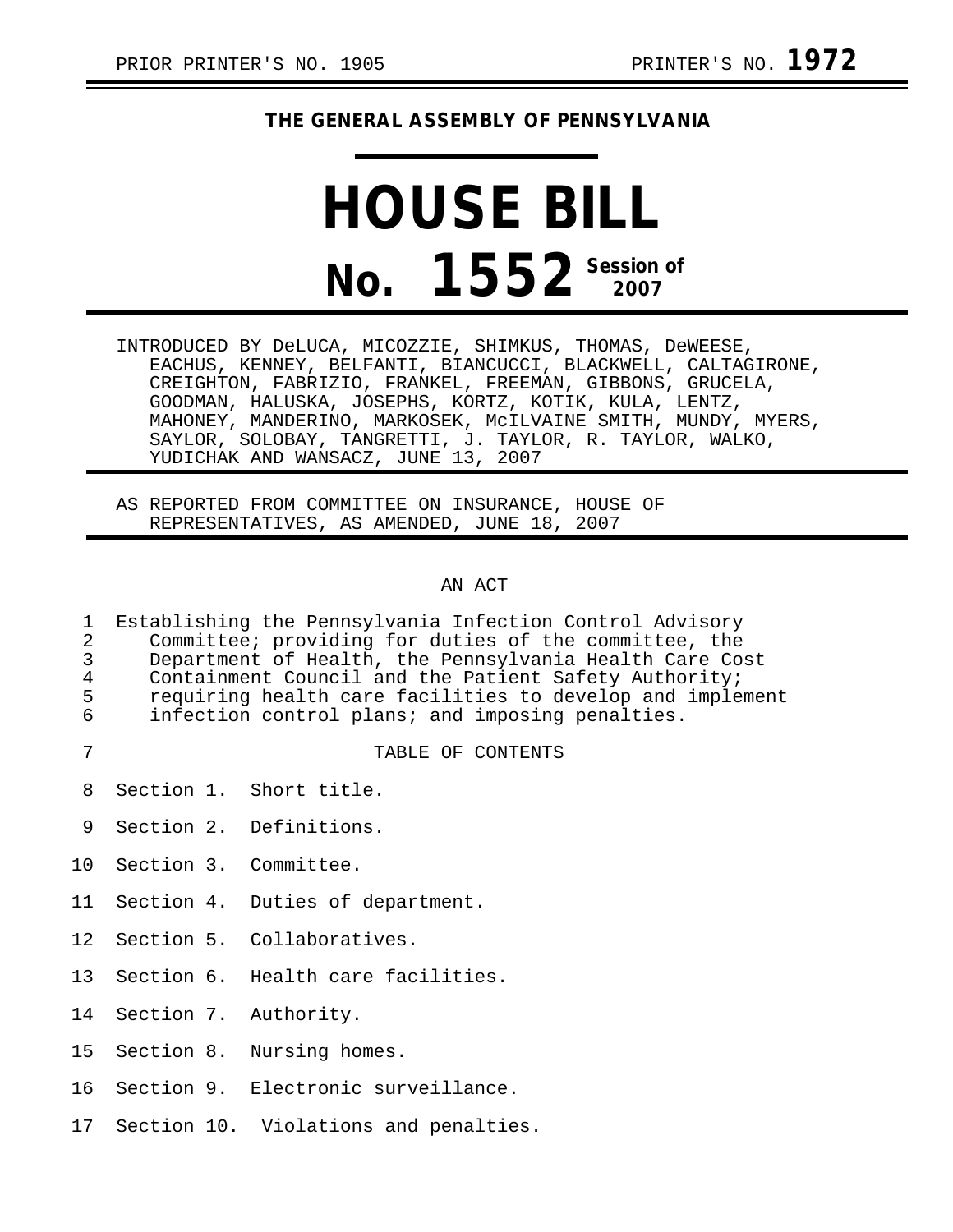1 Section 11. Effective date.

2 The General Assembly of the Commonwealth of Pennsylvania 3 hereby enacts as follows:

4 Section 1. Short title.

5 This act shall be known and may be cited as the Health Care-6 associated Infection Prevention and Control Act.

7 Section 2. Definitions.

8 The following words and phrases when used in this act shall 9 have the meanings given to them in this section unless the 10 context clearly indicates otherwise:

11 "Antimicrobial agent." A general term for drugs, chemicals 12 or other substances that kill or slow the growth of microbes, 13 including, but not limited to, antibacterial drugs, antiviral 14 agents, antifungal agents and antiparasitic drugs.

15 "Authority." The Patient Safety Authority established by the 16 act of March 20, 2002 (P.L.154, No.13), known as the Medical 17 Care Availability and Reduction of Error (Mcare) Act.

18 "Collaborative." An organized collaborative designated by 19 the Department of Health in each region of this Commonwealth. An 20 organized collaborative shall include at least one hospital and 21 one nursing facility and may include Federal, State and local 22 entities, other health care facilities, physician practices, 23 academic institutions or any other organization that may assist 24 in efforts to reduce or eliminate health care-associated 25 infections.

26 "Collaborative partner." A health care facility that 27 partners with a collaborative and uses and accesses the 28 resources that the collaborative offers in accordance with this 29 act.

30 "Colonization." The first stage of microbial infection or 20070H1552B1972 - 2 -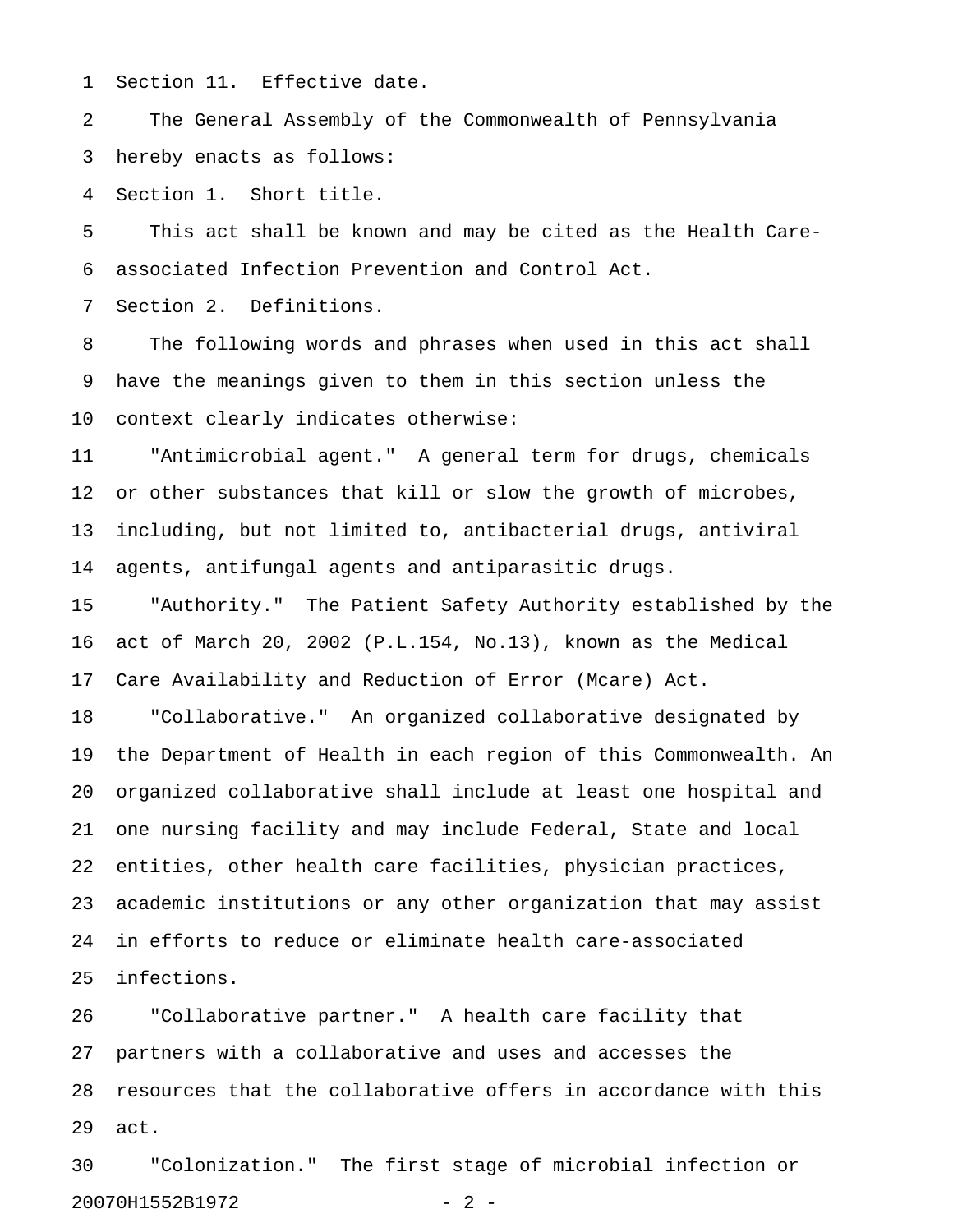1 the presence of nonreplicating microorganisms usually present in 2 the host tissues that are in contact with the external 3 environment.

4 "Committee." The Pennsylvania Infection Control Advisory 5 Committee established under section 3.

6 "Consumer Price Index." The Consumer Price Index for All 7 Urban Consumers (CPI-U) for the Pennsylvania, New Jersey, 8 Delaware and Maryland area for the most recent 12-month period 9 for which figures have been officially reported by the United 10 States Department of Labor, Bureau of Labor Statistics, 11 immediately prior to the subject date.

12 "Council." The Pennsylvania Health Care Cost Containment 13 Council.

14 "Department." The Department of Health of the Commonwealth. 15 "Fund." The Patient Safety Trust Fund.

16 "Health care-associated infection." A localized or systemic 17 condition that results from an adverse reaction to the presence 18 of an infectious agent or its toxins that:

19 (1) occurs in a patient in a health care setting within 20 48 hours after admission;

21 (2) was not present or incubating at the time of 22 admission, unless the infection was related to a previous 23 admission to the same setting; and

24 (3) if occurring in a hospital setting, meets the 25 criteria for a specific infection site as defined by the 26 Centers for Disease Control and Prevention and its National 27 Healthcare Safety Network.

28 "Health care facility." Any health care facility providing 29 clinically related health services including, but not limited 30 to, a general or special hospital, including psychiatric 20070H1552B1972 - 3 -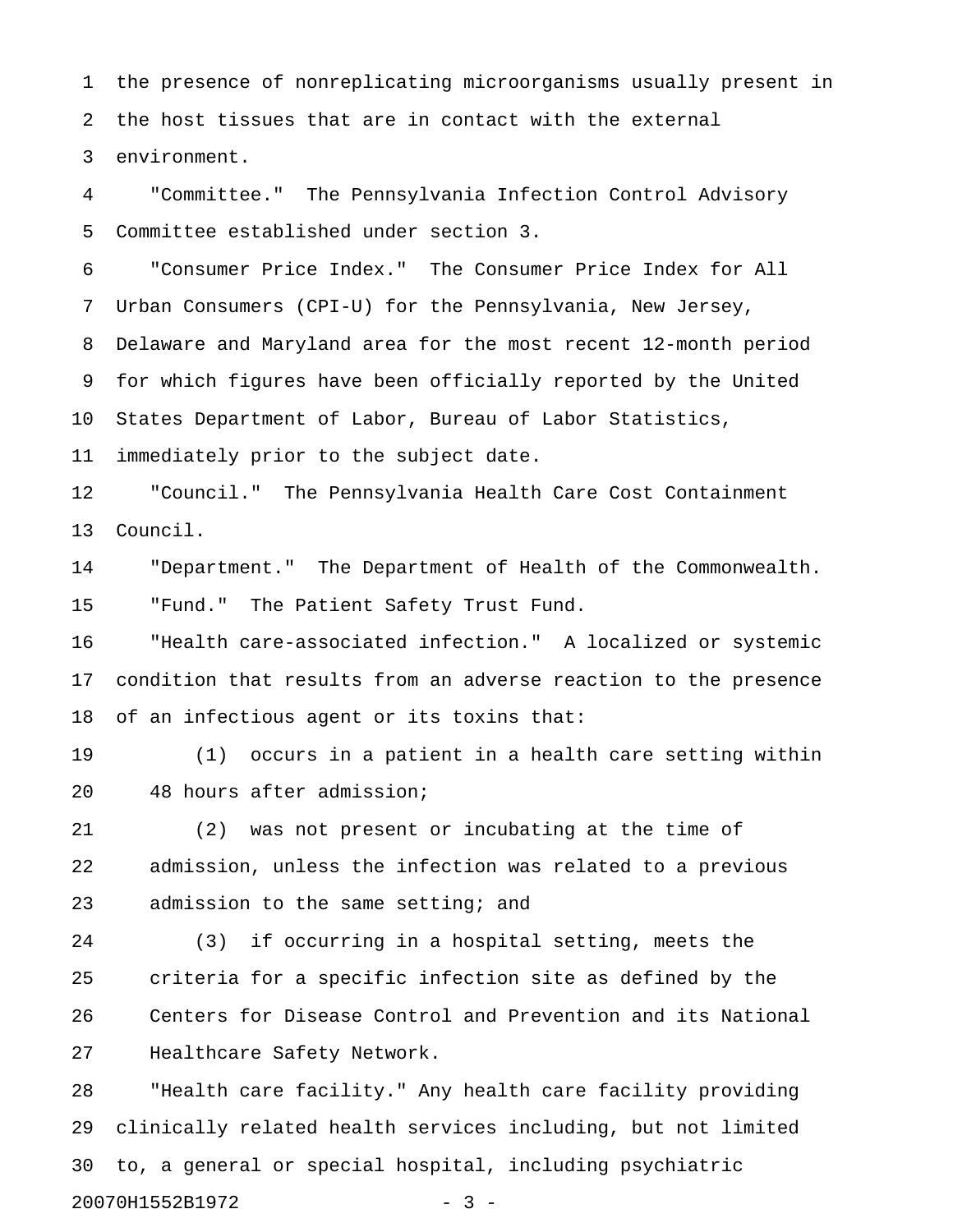1 hospitals, rehabilitation hospitals, ambulatory surgical 2 facilities, long-term care nursing facilities, abortion 3 facilities, cancer treatment centers using radiation therapy on 4 an ambulatory basis and inpatient drug and alcohol treatment 5 facilities, both profit and nonprofit and including those 6 operated by an agency or State or local government. The term 7 shall also include hospice. The term shall not include an office 8 used primarily for the private or group practice by health care 9 practitioners where no reviewable clinically related health 10 service is offered, a facility providing treatment solely on the 11 basis of prayer or spiritual means in accordance with the tenets 12 of any church or religious denomination or a facility conducted 13 by a religious organization for the purpose of providing health 14 care services exclusively to clergy or other persons in a 15 religious profession who are members of the religious 16 denominations conducting the facility.

17 "Mcare Act." The act of March 20, 2002 (P.L.154, No.13), 18 known as the Medical Care Availability and Reduction of Error 19 (Mcare) Act.

20 "MRSA." Methicillin-resistant staphylococcus aureus, a more 21 serious form of bacterial health care-associated infection that 22 is resistant to commonly used antibiotics.

23 "Multidrug resistant organisms" or "MDROO." Microorganisms, 24 predominantly bacteria, that are resistant to one or more 25 classes of antimicrobial agents.

26 "Safe practices." The set of standards endorsed by the 27 National Quality Forum that should be used by health care 28 providers to reduce the risk of harm to patients.

29 Section 3. Committee.

30 (a) Establishment.--The Pennsylvania Infection Control 20070H1552B1972 - 4 -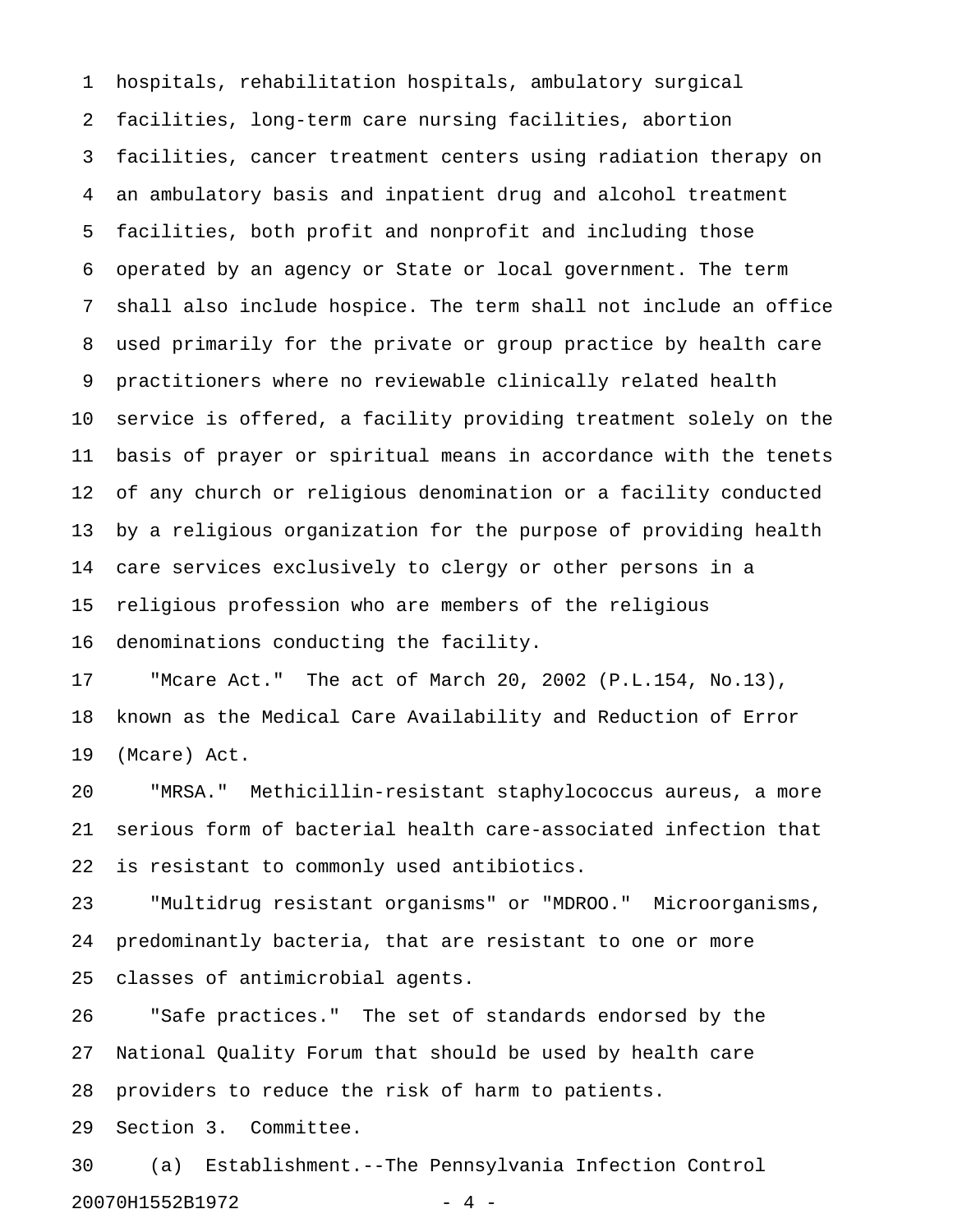1 Advisory Committee is hereby established.

2 (b) Membership.--The advisory committee shall consist of the 3 following members who shall serve until the expiration of their 4 terms, membership or employment or until their successors are 5 appointed:

6 (1) The Secretary of Health. 7 (2) The executive director of the authority or a 8 designee. 9 (3) The executive director of the council or a designee. 10 (4) The director of the Office of Health Care Reform or 11 a designee. 12 (5) The following members chosen by the Governor: 13 (i) A representative of each collaborative from a 14 list submitted by the respective collaborative. 15 (ii) Two individuals representing hospitals who are 16 members of the Hospital and Healthsystem Association of 17 Pennsylvania. 18 (iii) One individual representing a nonprofit 19 nursing home. 20 (iv) One individual representing a for-profit 21 nursing home. 22 (v) Two individuals with a background in infection

23 control who are members of either the Association of 24 Professionals in Infection Control (APIC) or the Society 25 of Healthcare Epidemiology of America (SHEA).

26 (vi) One individual who is a patient advocate. 27 (vii) Two individuals with a background in 28 epidemiology.

29 (viii) Two individuals representing other licensed 30 health care facilities.

20070H1552B1972 - 5 -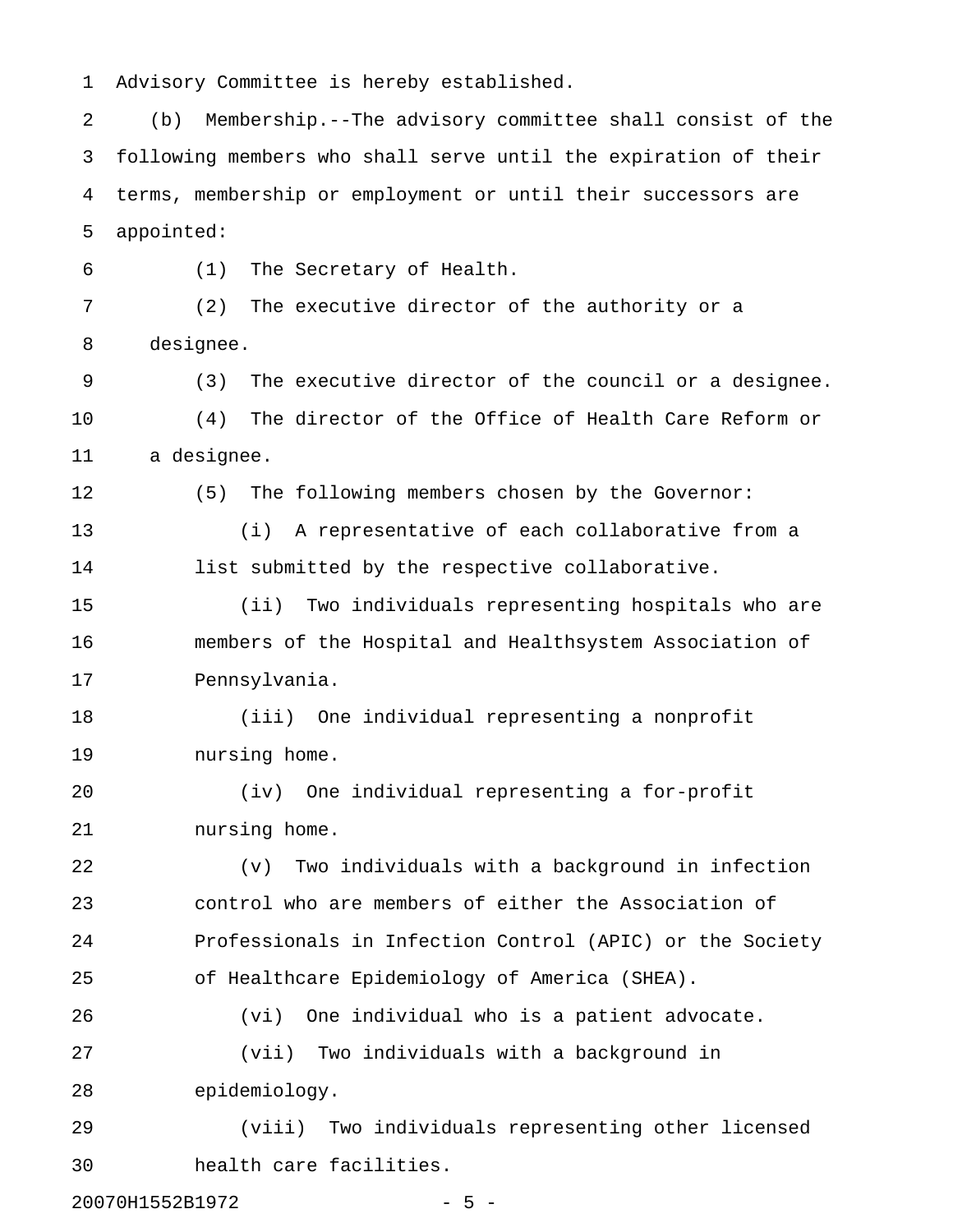1 (c) Chairperson.--The Secretary of Health shall be the 2 chairperson of the committee.

3 (d) Meetings.--The committee shall meet quarterly and at 4 other times at the call of the chairperson.

5 (e) Organization.--The committee shall be organized within 6 the department for organizational, budgetary and administrative 7 purposes.

8 (f) General powers and duties.--The committee shall do the 9 following:

10 (1) Encourage cooperation among Federal, State and local 11 government agencies, academic institutions and the private 12 sector to assist in improving best practices and promoting 13 those practices and programs that reduce or eliminate health 14 care-associated infections.

15 (2) Serve as a forum for presenting information and 16 studying programs being used within this Commonwealth.

17 (3) Develop recommendations regarding best practices to 18 effectuate screenings of high-risk patients consistent with 19 the provisions of this act and other means of reduction and 20 elimination of health care-associated infections and how 21 these practices may apply to health care facilities.

22 (4) Identify financial and technological needs of health 23 care facilities regarding infection control and prevention.

24 (5) Develop recommendations on how best to implement an 25 outreach process that includes notifying a receiving health 26 care facility of any patient known to be colonized prior to 27 transfer to another facility.

28 (6) Develop recommendations regarding evidence-based 29 screening protocols of patients and residents for MDROO upon 30 admission and randomized screening of inpatients and 20070H1552B1972 - 6 -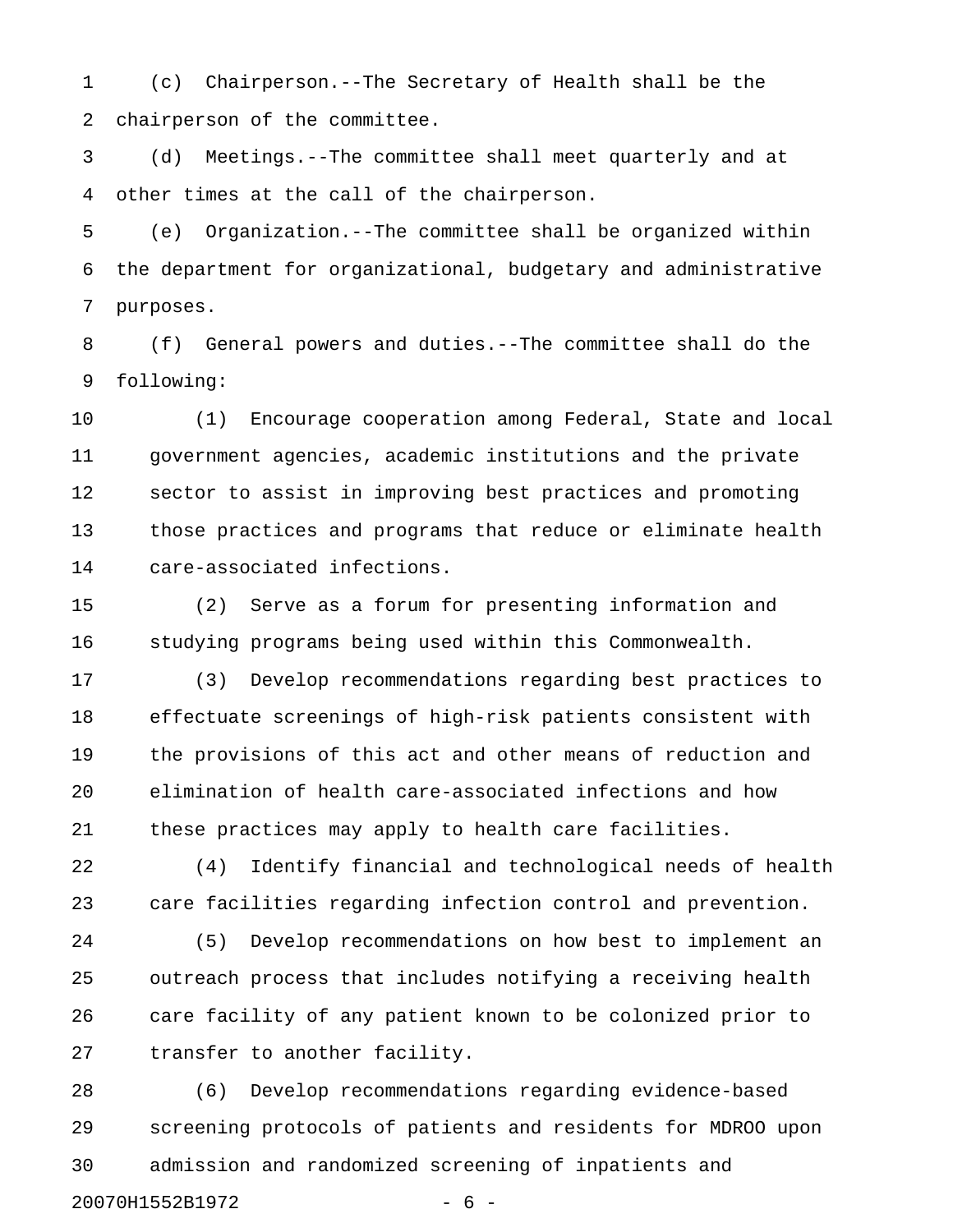1 residents for MDROO after admission.

2 (7) Recommend process for establishing benchmarks based 3 upon a uniform database that identifies and quantifies health 4 care-associated infections and will be based on actual 5 observed experiences of health care facilities in managing 6 infections to evaluate health care-associated infections for 7 the department's use during licensure or inspection of a 8 health care facility. The uniform database shall be 9 established using payment claims data that is currently 10 submitted to the Commonwealth and shall be an extension of 11 the base categorical DRG structure and be based on standard 12 administrative data. No additional data elements or changes 13 to the current claim form shall be required. Benchmarks will 14 be reviewed and updated annually.

15 (8) Provide recommendations to the department on the 16 distribution of any available funds to collaboratives.

17 (9) Issue reports on health care facility infection 18 control and prevention in this Commonwealth.

19 (10) Develop annual infection control and prevention 20 priorities.

21 Section 4. Duties of department.

22 The department shall do the following:

23 (1) Designate six infection prevention and control 24 regions within this Commonwealth.

25 (2) Issue grants to collaboratives.

26 (3) Designate at least one collaborative in each region. 27 (4) When reviewing applications for designating a 28 collaborative, the department shall give preference to groups 29 that are currently meeting the requirements of this act and 30 are implementing best practices to reduce health care-20070H1552B1972 - 7 -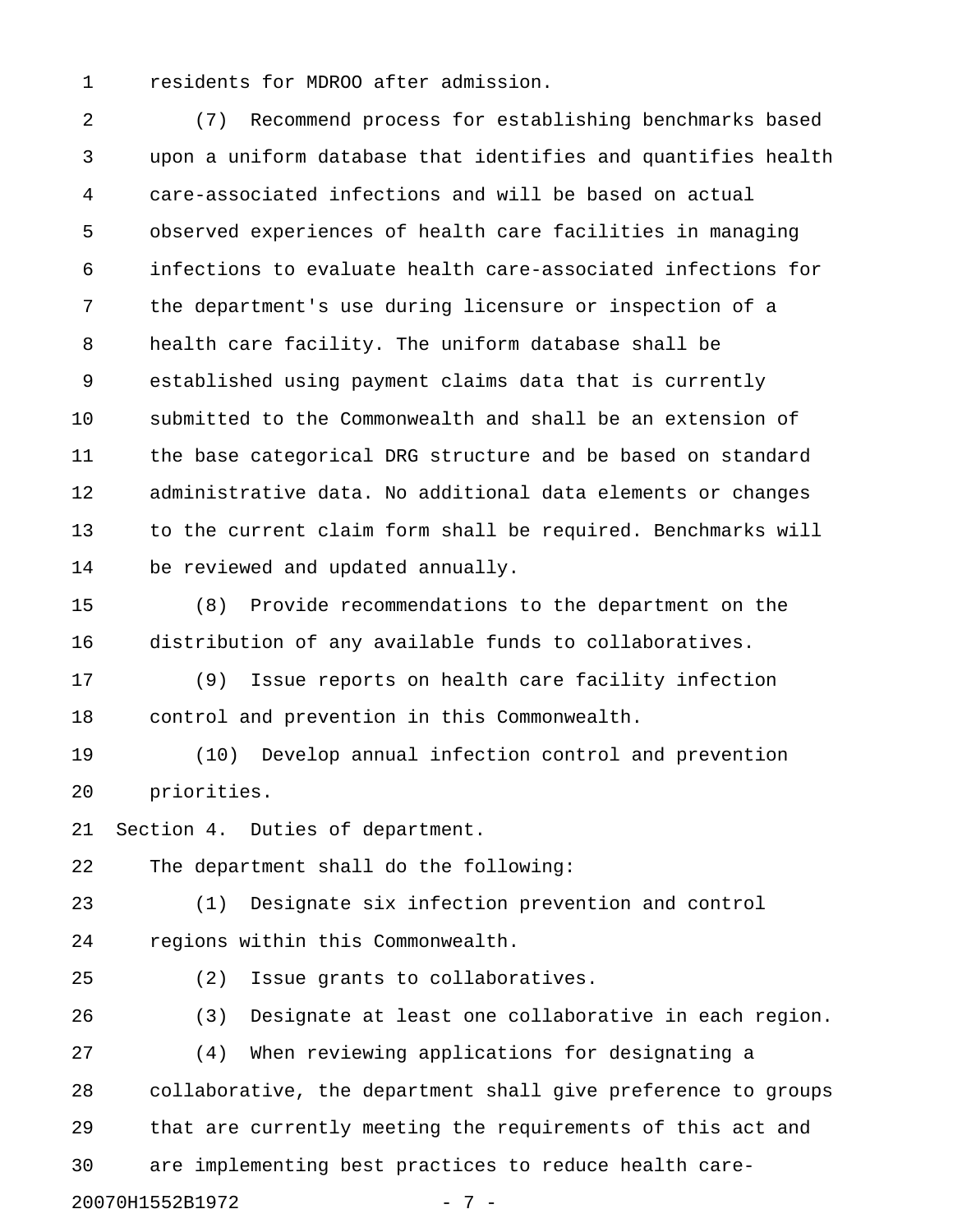1 associated infections.

2 (5) In cooperation with the authority, develop a public 3 outreach program on health care-associated infections. The 4 program shall:

5 (i) Provide information to the public on causes and 6 symptoms of health care-associated infections, prevention 7 methods and the proper use of antibiotics.

8 (ii) Encourage that individuals receiving treatment 9 or admitted to a health care facility ask health care 10 professionals about efforts to control and eliminate 11 health care-associated infections within the health care 12 facility.

13 (iii) Determine the process to be used by health 14 care facilities for notifying a health care facility of 15 any patient known to be colonized prior to transfer 16 within or between health care facilities.

17 (6) Develop programs that inform facilities of the 18 purpose and function of collaboratives and encourage the use 19 of collaboratives for assistance.

20 (7) Publish in the Pennsylvania Bulletin, within 45 days < 21 after receipt of the committee's recommendation on 22 benchmarks, THE SPECIFIC BENCHMARKS the department shall use < 23 to measure the progress of health care facilities in reducing 24 health care-associated infections.

25 (8) Require best practices to effectuate screenings of 26 staff and patients based on suspicion of transmission of an 27 infection.

28 (9) In cooperation with the authority, act as a 29 repository for information on current health care-associated 30 infections and for newly identified infections and treatment 20070H1552B1972 - 8 -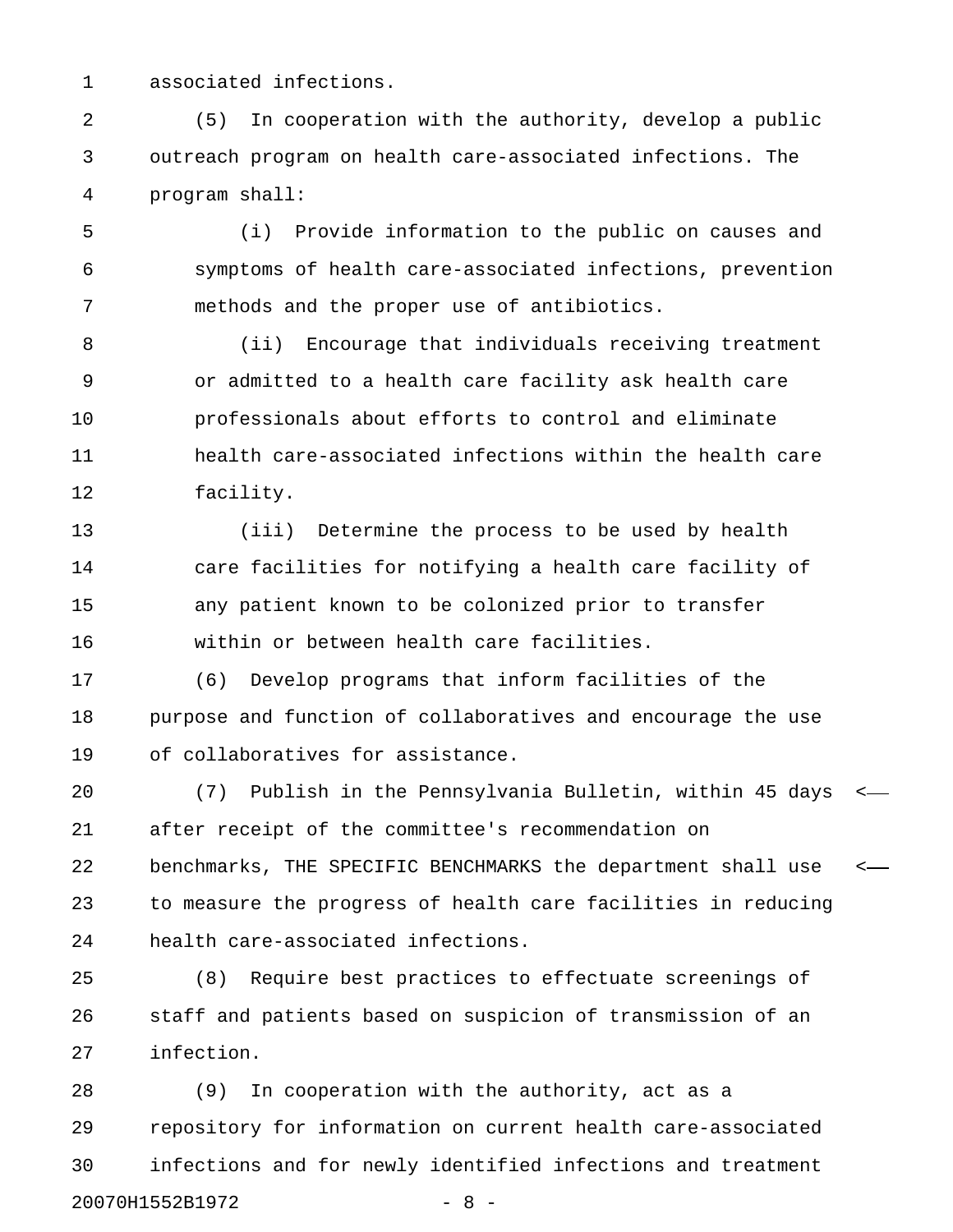1 protocols.

2 Section 5. Collaboratives.

3 To receive grant funding, a collaborative shall do the 4 following: 5 (1) Establish an advisory body that includes, but is not

6 limited to, the following:

7 (i) An epidemiologist with a background in health 8 care-associated infections.

9 (ii) An infection control professional.

10 (iii) A professional from a laboratory that tests 11 samples for testing of microbial infection or the 12 presence of nonreplicating microorganisms.

13 (2) Establish an educational structure that can work 14 with the authority and other organizations to offer various 15 options for training in best practices.

16 (3) Identify effective measures for the detection, 17 control and prevention of health care-associated infections 18 that include, but are not limited to, the following:

19 (i) An active culture surveillance process and 20 policies.

21 (ii) A system to identify and designate patients 22 known to be colonized or infected with MRSA or other 23 MDROO in accordance with the requirements of this act.

24 (iii) An infection control intervention protocol 25 which, at a minimum, addresses:

26 (A) Infection control precautions based on best 27 practices for general surveillance of infected or 28 colonized patients.

29 (B) Treatment protocols based on evidence-based 30 standards.

20070H1552B1972 - 9 -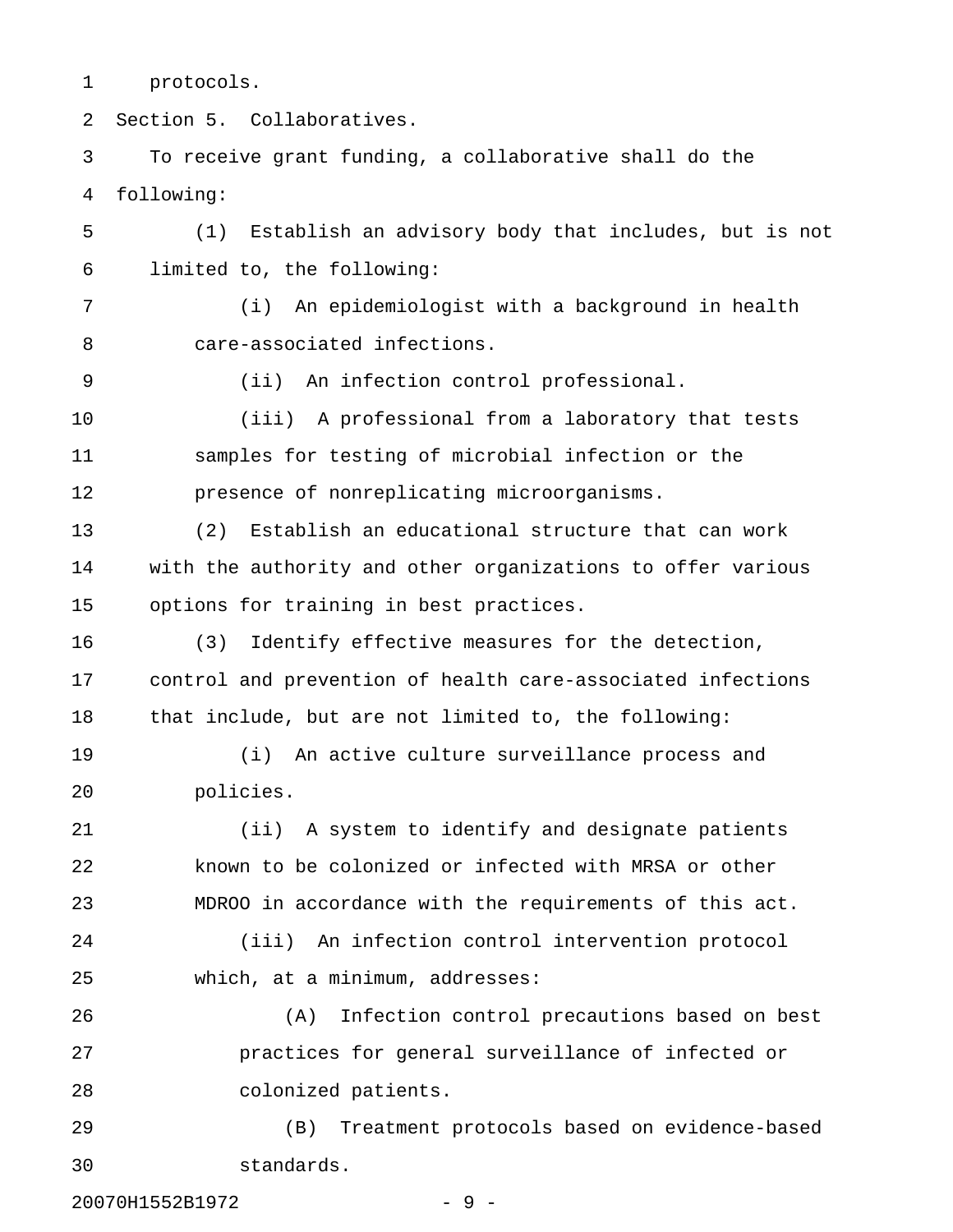1 (C) Isolation procedures. 2 (D) Physical plant operations related to 3 infection control. 4 (E) Educational programs for personnel. 5 (F) Fiscal and human resource requirements 6 related to infection control and prevention. 7 (4) Use grant money to provide financial assistance to 8 health care facilities to invest in technologies and 9 infrastructure designed to reduce health care-associated 10 infections. 11 Section 6. Health care facilities. 12 (a) Development and compliance.--Within 120 days after 13 enactment, a health care facility shall develop and implement an 14 internal infection control plan that shall include, but is not 15 limited to, the following: 16 (1) A multidisciplinary committee including 17 representatives from each of the following: 18 (i) Medical staff, including the chief medical 19 officer. 20 (ii) Administration, including the chief executive 21 officer and the chief financial officer. For a nursing 22 home the committee shall include the director. 23 (iii) Laboratory personnel. 24 (iv) Nursing, including the director of nursing. 25 (v) Pharmacy, including the chief of pharmacy. 26 (vi) The physical plant manager. 27 (vii) A patient safety officer. 28 (viii) Members from the infection control team. 29 (2) In addition to standards adopted by the department: 30 (i) Effective measures for the detection, control 20070H1552B1972 - 10 -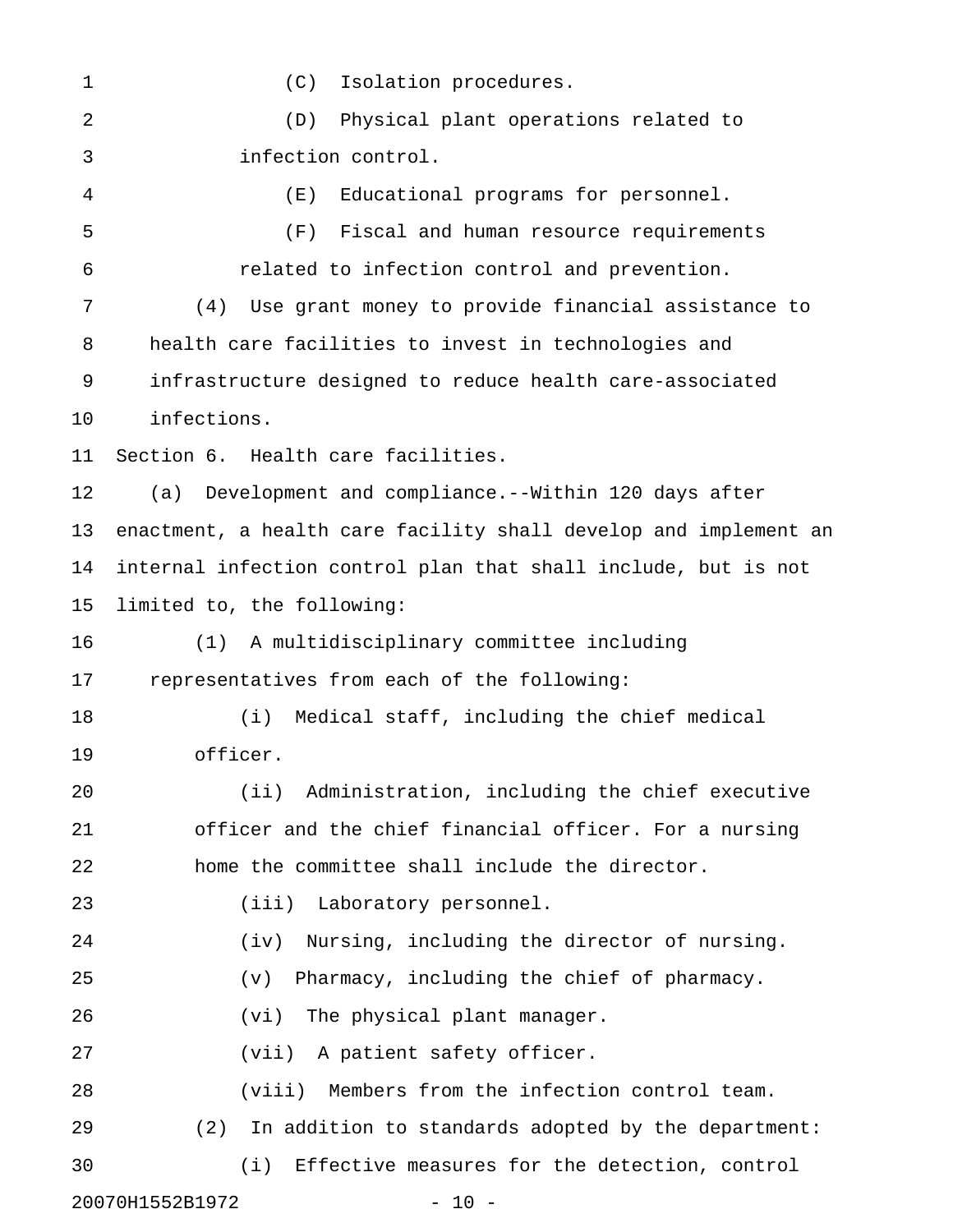1 and prevention of health care-associated infections.

2 (ii) An active culture surveillance process and 3 policies.

4 (iii) A system to identify and designate patients 5 known to be colonized or infected with MRSA or other 6 MDROO.

7 (iv) Procedures for identifying other high-risk 8 patients admitted to the health care facility who shall 9 receive routine cultures and screenings.

10 (v) An outreach process for notifying a receiving 11 health care facility of any patient known to be colonized 12 prior to transfer within or between facilities.

13 (vi) A required facility-specific infection control 14 intervention protocol which, at a minimum, addresses:

15 (A) Infection control precautions based on 16 nationally recognized standards for general 17 surveillance of infected or colonized patients.

18 (B) Treatment protocols based on evidence-based 19 standards.

20 (C) Isolation procedures.

21 (D) Physical plant operations related to 22 infection control.

23 (E) Appropriate use of antimicrobial agents and 24 antibiotics.

25 (F) Mandatory educational programs for 26 personnel.

30 require through rules and regulations.

27 (G) Fiscal and human resource requirements 28 related to infection control and prevention. 29 (3) Any other requirements that the department shall

20070H1552B1972 - 11 -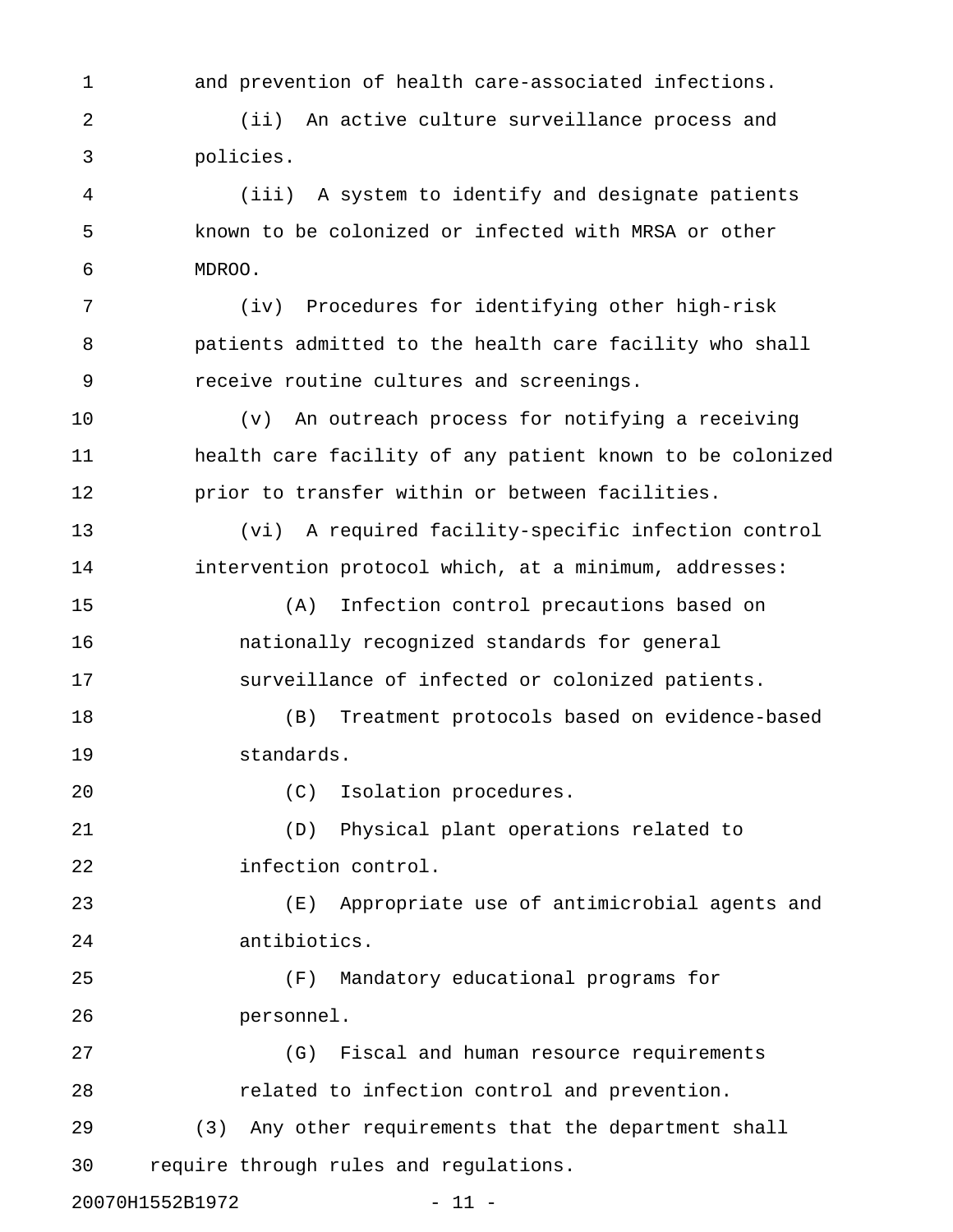1 (b) Department review.--The department shall review each 2 health care facility's infection control plan to ensure 3 compliance with this act in accordance with the department's 4 authority under 28 Pa. Code Ch. 146 (relating to infection 5 control) during its regular licensure inspection process. 6 (c) Notification.--Upon approval of its infection control 7 plan, a health care facility shall notify all health care 8 workers and medical staff of the health care facility of the 9 infection control plan. Compliance with the infection control 10 plan shall be required as a condition of licensure, employment 11 or credentialing at the health care facility. 12 Section 7. Authority. 13 (a) Duties.--In addition to its existing responsibilities, 14 the authority is responsible for all of the following: 15 (1) Providing nursing homes with patient safety 16 advisories issued by the authority pursuant to section 17 304(a)(7) of the Mcare Act. 18 (2) Issuing alerts and reports to health care facilities

19 as required by the board.

20 (3) Including a separate category for providing 21 information about health care-associated infections in the 22 annual report under section 304(c) of the Mcare Act.

23 (b) Training.--The authority shall as recommended by the 24 board create and conduct training programs for infection control 25 teams, health care workers and consumers about the prevention 26 and control of health care-associated infections. Nothing in 27 this act precludes the authority from collaborating with the 28 department, collaboratives or other organizations in conducting 29 these programs.

30 (c) Monitoring.--Health care facility patient safety plans 20070H1552B1972 - 12 -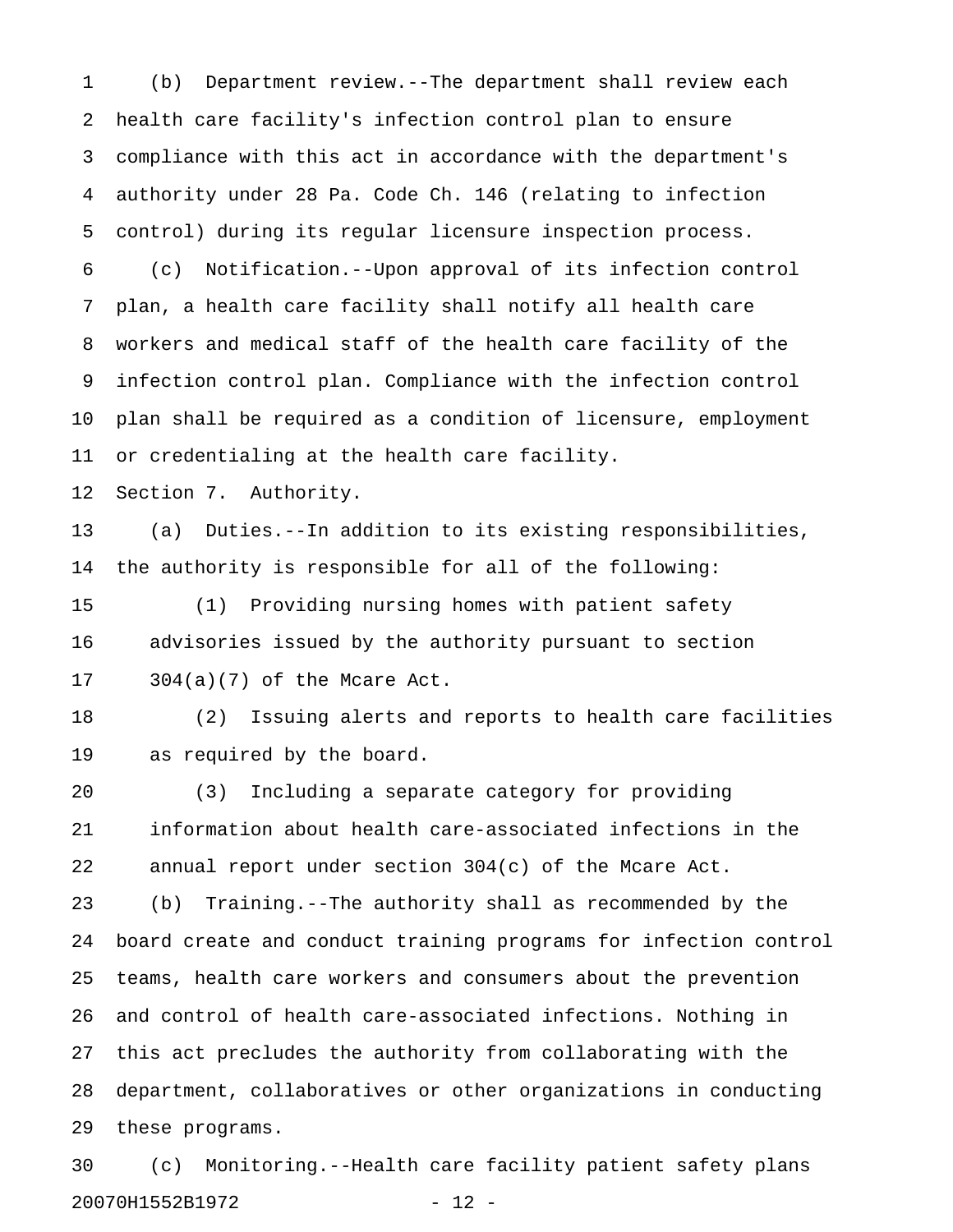1 will identify how the facility will distribute patient safety 2 advisories, alerts and reports required under this act so that 3 they are easily accessible and widely distributed in each health 4 care facility to administrative staff, medical personnel and 5 health care workers.

6 Section 8. Nursing homes.

7 (a) Reporting.--Nursing homes shall report to the council 8 the same infections and in the same manner that hospitals are 9 required to report to the council under the act of July 8, 1986 10 (P.L.408, No.89), known as the Health Care Cost Containment Act. 11 Reporting shall begin within 30 days following the effective 12 date of this section. For purposes of this section, nursing 13 homes shall be additional data sources as defined in the Health 14 Care Cost Containment Act, and covered services as defined in 15 that act shall include those services provided by nursing homes. 16 (b) Analysis of nursing home data by authority.--

17 (1) At the request of the department or the board, but 18 no less frequently than once per year, the authority shall 19 analyze data without patient identifying information reported 20 to the department by nursing homes with respect to events 21 compromising patient safety as required by 28 Pa. Code § 51.3 22 (relating to notification).

23 (2) A nursing home may request the authority to conduct 24 an analysis of the data collected under paragraph (1) in 25 order to provide information to nursing homes which can be 26 used to improve patient safety and quality of care. 27 (c) Surcharge.--Commencing January 1, 2008, each nursing

28 home shall pay the department a surcharge on its licensing fee 29 as necessary to provide sufficient revenues to operate the 30 authority for its responsibilities under this act. The following 20070H1552B1972 - 13 -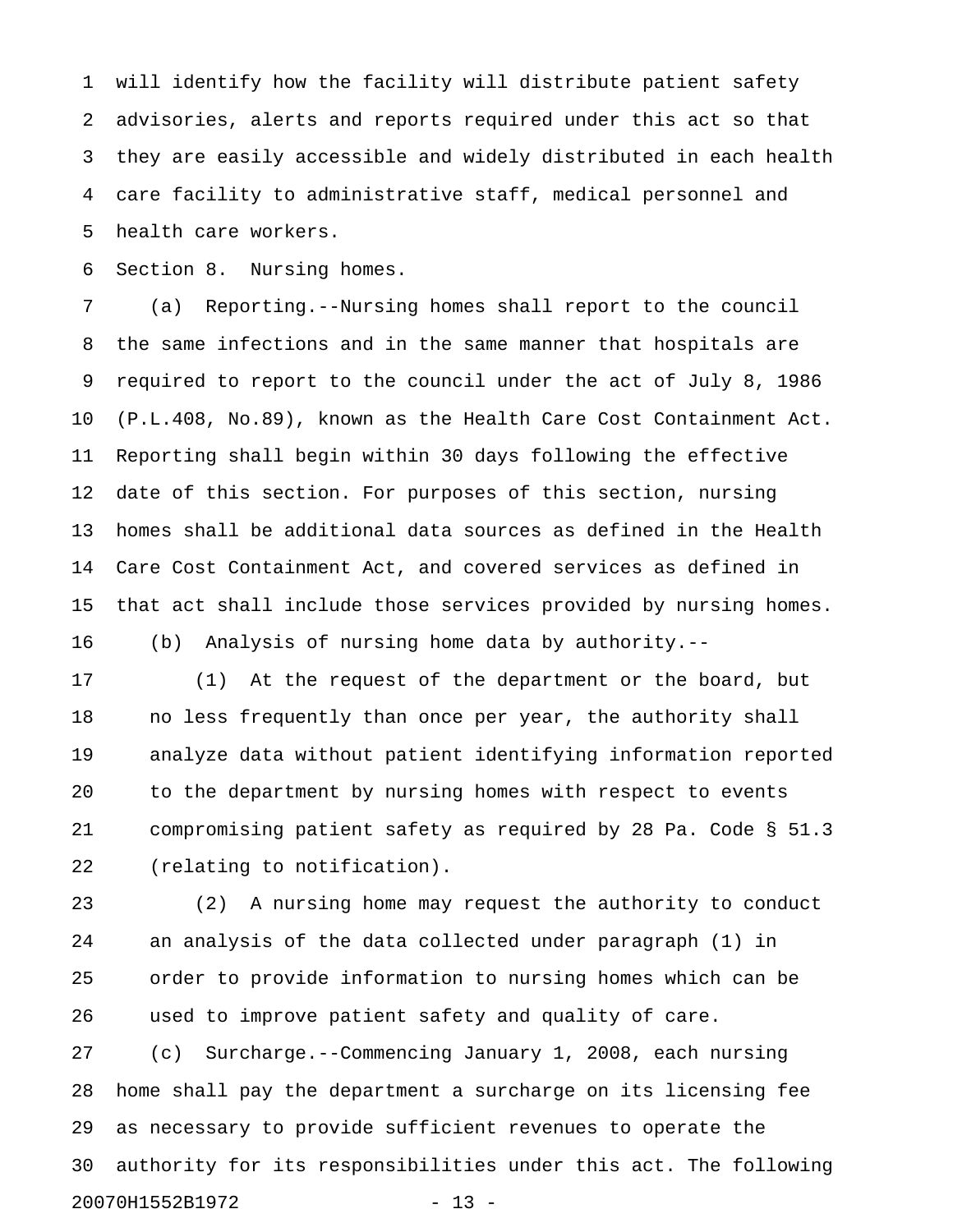1 apply:

2 (1) For each calendar year, the department shall 3 determine and assess each nursing home its proportionate 4 share of the authority's budget for its responsibilities 5 under this act. The total assessment amount shall not be more 6 than \$1,000,000 in fiscal year 2007-2008 and shall be 7 increased according to the Consumer Price Index in each 8 succeeding fiscal year.

9 (2) Money appropriated to the fund under this act shall 10 be expended by the authority to implement this act.

11 (3) In the event that the fund is discontinued or the 12 authority is dissolved by operation of law, any balance paid 13 by nursing homes remaining in the fund, after deducting 14 administrative costs of liquidation, shall be returned to the 15 nursing homes in proportion to their financial contributions 16 to the fund in the preceding licensing period.

17 (4) If after 30 days' notice a nursing home fails to pay 18 a surcharge levied by the department under this section, the 19 department may assess an administrative penalty of \$1,000 per 20 day until the surcharge is paid.

21 Section 9. Electronic surveillance.

22 (a) Electronic surveillance of health care-associated 23 infections.--By January 1, 2008, the department shall identify 24 qualified systems which can be used by health care facilities by 25 July 1, 2008, to report health care-associated infections to the 26 committee COUNCIL. Qualified systems shall include the following <-27 minimum elements:

28 (1) Extraction of existing electronic clinical data from 29 hospital systems on an ongoing basis.

30 (2) Translation of nonstandardized laboratory, pharmacy 20070H1552B1972 - 14 -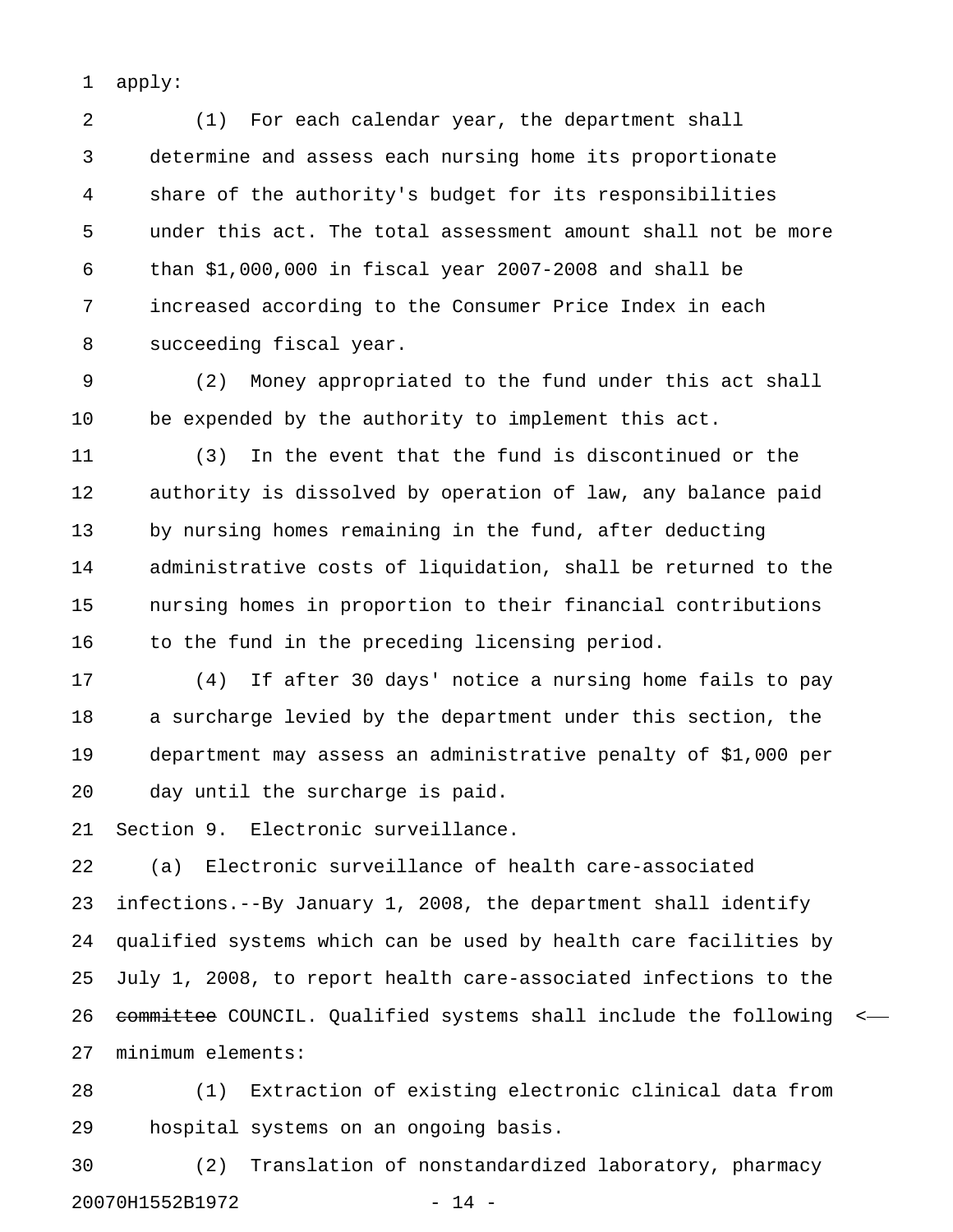1 and/or radiology data into uniform information that can be 2 analyzed on a population-wide basis.

3 (3) Clinical support, educational tools and training to 4 ensure that information provided under this subsection will 5 lead to change.

6 (4) Clinical improvement measurement and the structure 7 to provide ongoing positive and negative feedback to hospital 8 staff who implement change.

9 (b) Classifications.--Hospitals shall report the following 10 classifications of infections and, as to each infection acquired 11 in the facility, whether the infection was caused by a 12 multidrug-resistant organism:

13 (1) Patients with positive MRSA at admission or 14 preadmission screening.

15 (2) Urinary tract infections.

16 (3) Surgical site infections.

17 (4) Ventilator-associated pneumonia.

- 18 (5) Blood stream infections.
- 19 (6) Bone and joint infections.
- 20 (7) Central nervous system infections.
- 21 (8) Cardiovascular infections.
- 22 (9) Eye, ear, nose and throat infections.
- 23 (10) Gastrointestinal infections.
- 24 (11) Lower respiratory infections.
- 25 (12) Reproductive system infections.
- 26 (13) Systemic infections.
- 27 (14) Multiple infections.

28 (c) Benchmarks.--The department shall establish reasonable 29 benchmarks against which to measure the progress of health care 30 facilities to reduce health care-associated infections. All 20070H1552B1972 - 15 -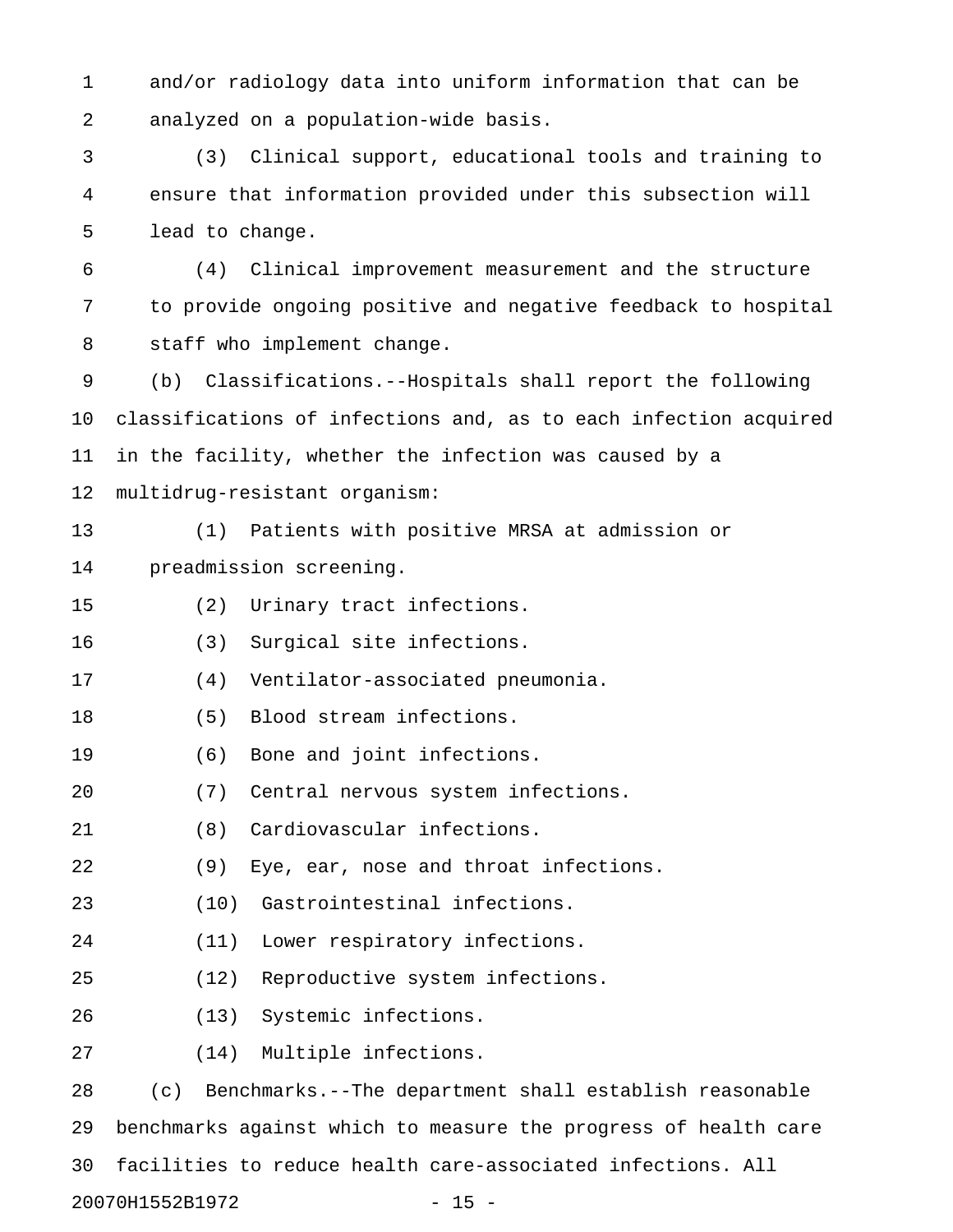1 facilities will be measured against the benchmarks. Those 2 facilities with rates of associated infections that are above 3 the benchmark will be required to submit a plan of remediation 4 to the department within 60 days after being notified of missing 5 the standard. If after 180 days, the facility has shown no 6 progress in reducing rates of infections, the facility is 7 required to consult with the regional collaborative to further 8 develop a plan of remediation. If after an additional 180 days 9 the facility continues to fail to progress in lowering its rates 10 of infection, the penalties in section 10 shall apply.

11 (d) Other technologies.--Nothing in this section shall 12 prevent health care facilities from having the flexibility to 13 use other technologies to manage infections as they see fit. 14 Section 10. Violations and penalties.

15 (a) General rule.--When appropriate, the department will 16 work with the health care facility to rectify a violation of 17 this act.

18 (b) Health care facility violations.--A health care facility 19 that violates this act may be subject to sanctions by the 20 department, which include:

- 21 (1) Suspension of its license.
- 22 (2) Revocation of its license.
- 23 (3) Refusal to renew its license.

24 (4) Limitation of its license as to operation of a 25 portion of the health care facility or to the services which 26 may be provided at the health care facility.

27 (5) Issuance of a provisional license.

28 (6) Submission of a plan of correction.

29 (7) Limitation or suspension of admissions to the health 30 care facility.

20070H1552B1972 - 16 -